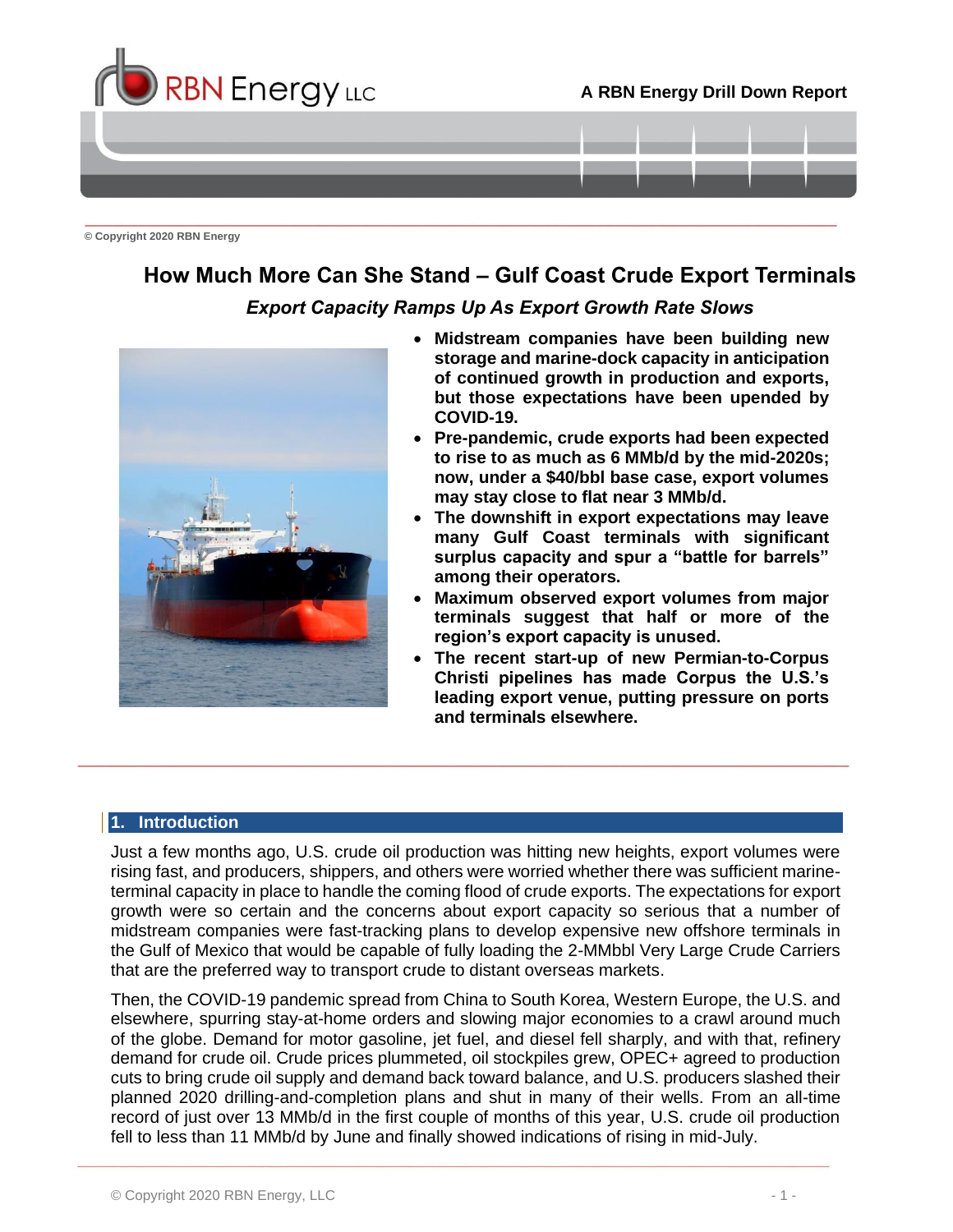Where crude oil production goes from here will depend on a number of factors, including the U.S.'s ability to reverse the coronavirus's gains this summer and get the economy back on track. In any case, it seems likely that production gains will be relatively slow at best, and that the "pre-COVID" expectations for steady growth in both production and export volumes no longer apply. Instead, RBN's base case, with \$40/bbl West Texas Intermediate into 2021 and beyond, suggests that for the foreseeable future, crude exports will remain within a few hundred thousand barrels/day of the 3.1 MMb/d they have averaged since the start of 2020. That is in sharp contrast to the 5 MMb/d or even 6 MMb/d of crude exports that had been expected by 2024-25 when the year began.

Figure 1 below shows the growth in U.S. crude exports out of Gulf Coast terminals over the past two years; in essence, export volumes have doubled over that period. There have also been some noteworthy shifts in where crude oil is being sent out from. As recently as mid-2018, exports were distributed somewhat evenly among the four primary exporting areas along the Gulf, with the Greater Houston area (green bar segments) holding only a modest lead over the Beaumont/Nederland area (blue bar segments), the Corpus Christi area (yellow bar segments), and Louisiana (orange bar segments). Since then, export volumes out of all four areas have generally risen, but the biggest gains have been in Corpus Christi area and, most recently, Louisiana.



# **Gulf Coast Crude Oil Exports**

### **Figure 1 – Gulf Coast Crude Oil Exports; Source: RBN's [Crude Voyager](https://rbnenergy.com/products/crude-voyager)**

The big increase in crude exports out of Corpus Christi and nearby Ingleside, TX, started in the summer and fall of 2019, when — not coincidentally — the new Cactus II and EPIC crude pipelines from the Permian Basin to the Corpus area came online. The Gray Oak Pipeline followed suit in April 2020, enabling additional volumes of Permian crude to reach the growing number of exportfocused terminals in Corpus and Ingleside. As for Louisiana, its crude export volumes rose primarily due to the increasing capabilities of the Louisiana Offshore Oil Port (LOOP), the only Gulf Coast terminal that can fully load VLCCs.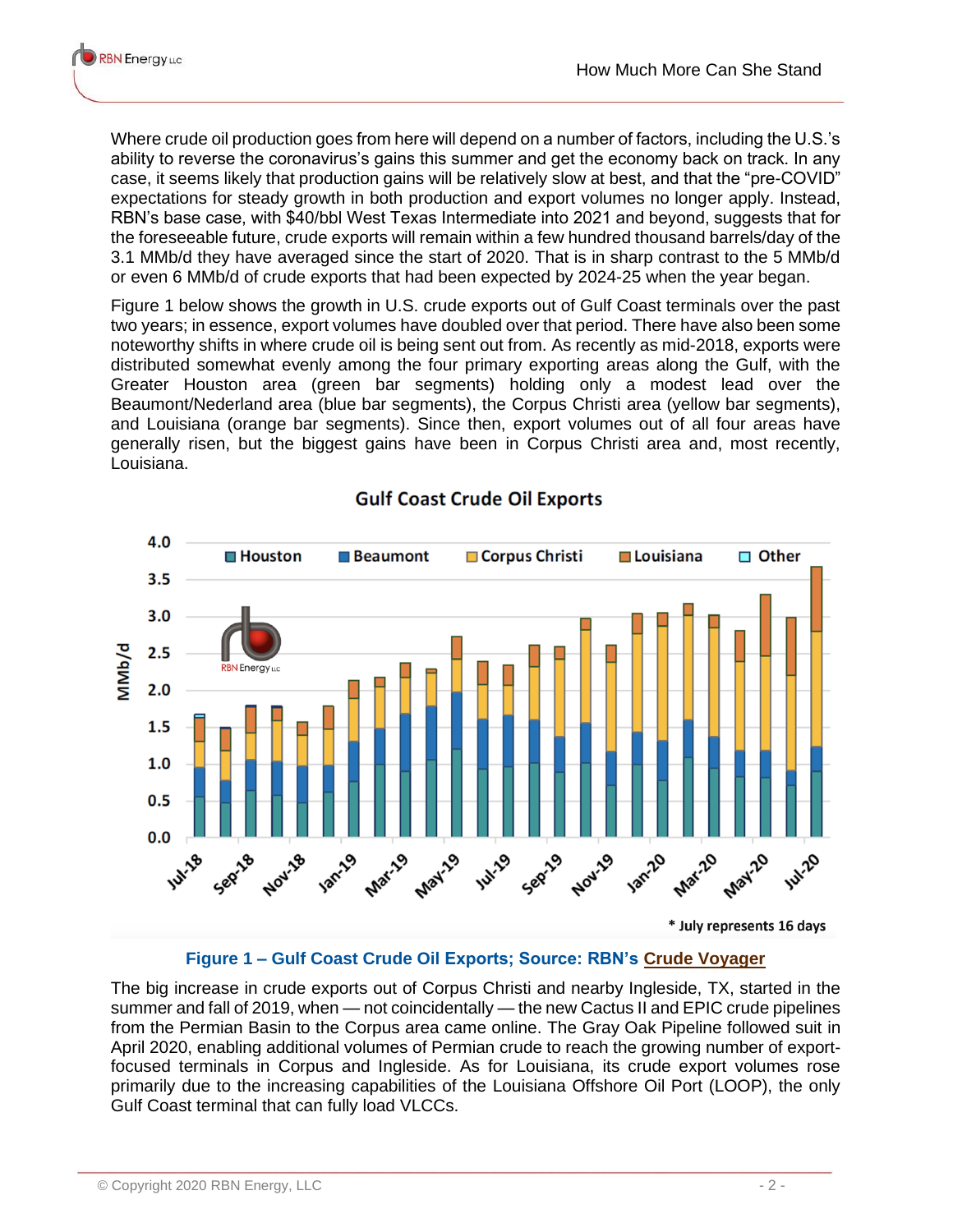While the worry just a few months ago was whether there would be enough export capacity in place, the question now may be, how fierce will the "battle for barrels" among export terminals be? A review of the major crude-handling marine terminals along the Gulf Coast indicates that there is ample capacity available to deal with current and expected volumes of crude exports, and even to deal with a significant increase in export volumes, if that were to occur.

Estimating how much crude oil a terminal can export on a steady, reliable basis is an inexact science. There are many variables to consider, such as inbound pipeline capacity, on-site storage capacity, pumping capacity, and the size of the tankers — or supertankers — that can use the terminal. While some terminal operators have stated what they consider the export capacity of their facilities to be, it can be difficult to discern whether these ratings represent throughputs that can be repeated week in and week out or best-case scenarios.

Given the range of variables, we have determined that the best baseline to use for establishing a marine terminal's reliable, repeatable capacity for exporting crude oil is to determine the highest level of export volumes it has managed to maintain for a 30-day period. The reasoning behind this is that while a terminal may be able, for example, to finish loading an Aframax tanker on Sunday, another on Wednesday and a third on Saturday, that does not necessarily mean that pace can be repeated again and again in subsequent weeks. The multicolored bars in Figure 2 show the average daily volume of crude oil being exported from the four major crude export areas noted above by month since January 2018. The solid black line, in turn, represents the sum of the maximum observed export volumes that each of the terminals maintained over a 30-day period.



## Monthly Crude Exports vs. Observed Terminal Maximum

#### **Figure 2 – Monthly Gulf Coast Crude Exports vs. Observed Terminal Maximum; Source: RBN**

The black line rises over the two-and-a-half-year period because one or more terminals established a new, higher maximum observed rate each month. By mid-2020 — the right end of the black line — the sum of the highest maximum observed export volumes that each of the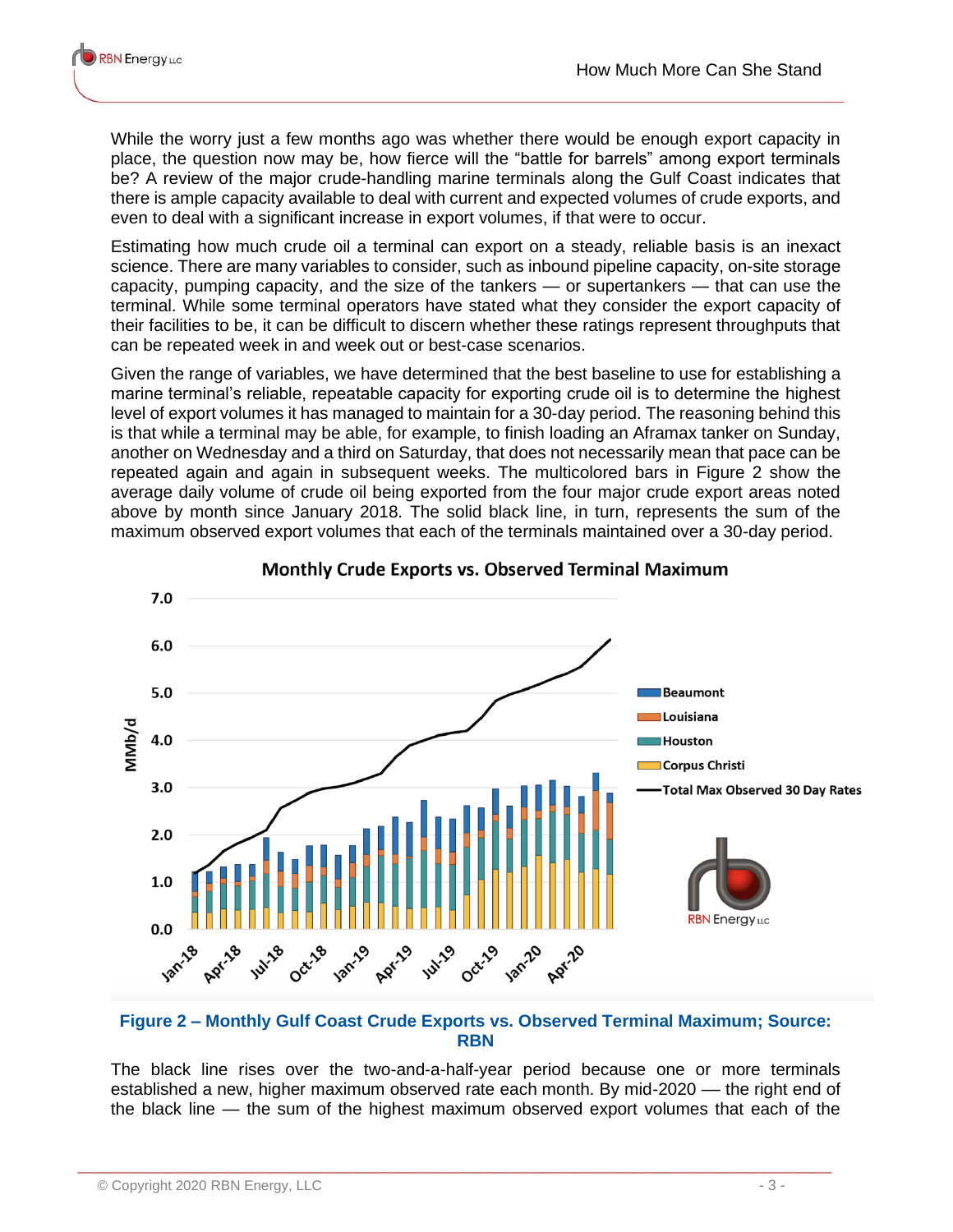terminals maintained over a 30-day period was more than 6 MMb/d, or roughly double the actual export volumes in recent months. As we discuss in more detail in this report, each of the four export areas - the greater Houston area, Beaumont/Nederland, Louisiana, and the Corpus Christi area — has substantial "excess" export capacity available for use should export volumes increase significantly later this year or in 2021. The report also describes each of the major marine terminals along the Gulf Coast that handle crude exports, including the terminal's pipeline connectivity, storage capacity, marine docks, and dockside water depth.

It should be noted that the maximum observed export volume from a terminal does not necessarily represent its actual capacity to send out crude oil on a reliable, repeatable basis. In fact, the owners and operators of these facilities over the past couple of years have been working constantly to increase the efficiency of their exporting operations by, among other things, adding new pipeline connections, building new storage, and installing new dockside pumps to increase tanker loading rates. Some also are constructing new docks, and in some cases, the ship channels that connect the terminals to the open waters of the Gulf of Mexico are being dredged to allow still-larger vessels to access the terminals — or enable VLCCs to be loaded with more crude oil before heading out to the Gulf for reverse lightering.

Finally, note that four of the crude-exporting marine terminals discussed in this report — all of them in the Corpus Christi area, it turns out — have started operating within the past 12 months. Many of these are still in the process of ramping up their operations and one, the South Texas Gateway Terminal in Ingleside, has only been up and running for a few days. Also, other terminals up the Texas coast are adding storage capacity and other infrastructure, and LOOP, the offshore terminal in Louisiana, continues to make improvements to allow crude oil to be loaded more efficiently.

#### **This RBN Energy Drill-Down Report is available for individual purchase or as part of RBN's Backstage Pass premium content service at rbnenergy.com.**

**For more information on group subscriptions, send an email to [info@rbnenergy.com](mailto:info@rbnenergy.com) or call 888-613-8874.**

**The Table of Contents for "How Much More Can She Stand – Gulf Coast Crude Export Terminals" is included on the following page.**